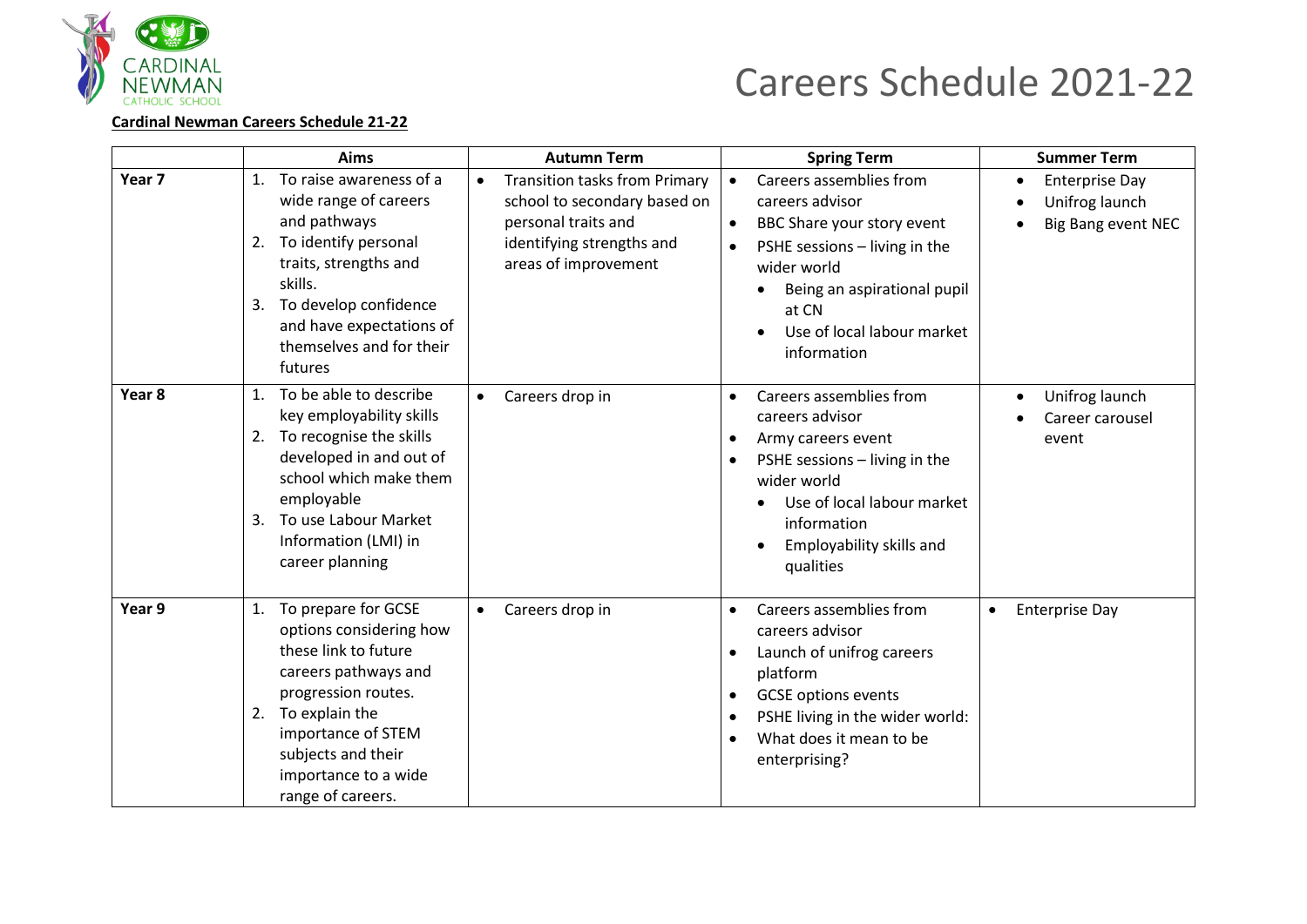

## Careers Schedule 2021-22

|         | To link curriculum<br>3.<br>subjects to careers and<br>use this knowledge to<br>inform their GCSE option<br>choices.                                                                                                                                                    |                                                                                                                                                                               | How to manage your money<br>$\bullet$<br>effectively<br>BBC Share your story event<br>$\bullet$<br>BBC bitesize careers roadshow<br>$\bullet$                                                                                                                                                                                 |                                                                                                                                              |
|---------|-------------------------------------------------------------------------------------------------------------------------------------------------------------------------------------------------------------------------------------------------------------------------|-------------------------------------------------------------------------------------------------------------------------------------------------------------------------------|-------------------------------------------------------------------------------------------------------------------------------------------------------------------------------------------------------------------------------------------------------------------------------------------------------------------------------|----------------------------------------------------------------------------------------------------------------------------------------------|
| Year 10 | To start to look at the<br>1.<br>world of work.<br>To be able to describe<br>2.<br>how the world of work is<br>changing and how this<br>affects career decisions.<br>To be able to consider<br>3.<br>their own employability<br>skills and how to develop<br>these.     | Careers drop in<br>$\bullet$                                                                                                                                                  | Careers assemblies from<br>$\bullet$<br>careers advisor<br>Launch of unifrog careers<br>$\bullet$<br>platform<br>Post 16 choices marketplace<br>$\bullet$<br>event<br>BBC bitesize careers roadshow<br>$\bullet$<br>PSHE living in the wider world:<br>$\bullet$<br><b>Employability skills</b><br><b>Financial awareness</b> | Careers 1-1<br>$\bullet$<br>consultations<br>World of work week<br>(CV's, careers planning,<br>mock interviews)                              |
| Year 11 | To make well informed,<br>1.<br>realistic and aspirational<br>choices of post16 options<br>To be able to connect<br>2.<br>their post-16 choices<br>with progression routes<br>and future career<br>opportunities<br>To have an appropriate<br>3.<br>post-16 destination | Careers 1-1 consultations<br>$\bullet$<br>Careers event - Post 16<br>$\bullet$<br>providers<br>6 <sup>th</sup> form taster sessions<br><b>Careers assemblies</b><br>$\bullet$ | Careers 1-1 consultations<br>$\bullet$<br>Unifrog launch<br>$\bullet$<br>Post 16 choices marketplace<br>$\bullet$<br>event<br>PSHE living in the wider world:<br>$\bullet$<br>Business people and<br>entrepreneurs<br>Preparing for interviews                                                                                |                                                                                                                                              |
| Year 12 | To make well informed,<br>1.<br>realistic and aspirational<br>choices of post18 options<br>including HE, Higher and<br>Degree Apprenticeships<br>To have an appropriate<br>2.<br>post-18 destination                                                                    | Careers café drop in<br>$\bullet$                                                                                                                                             | Careers café drop in<br>$\bullet$<br>Virtual work experience<br>$\bullet$<br>Virtual speakers for schools<br>$\bullet$<br>events<br>Post 18 choices marketplace<br>$\bullet$                                                                                                                                                  | <b>UCAS exhibition NEC</b><br>$\bullet$<br><b>HE Visit</b><br>$\bullet$<br>UCAS in school event<br>Careers 1-1<br>$\bullet$<br>consultations |